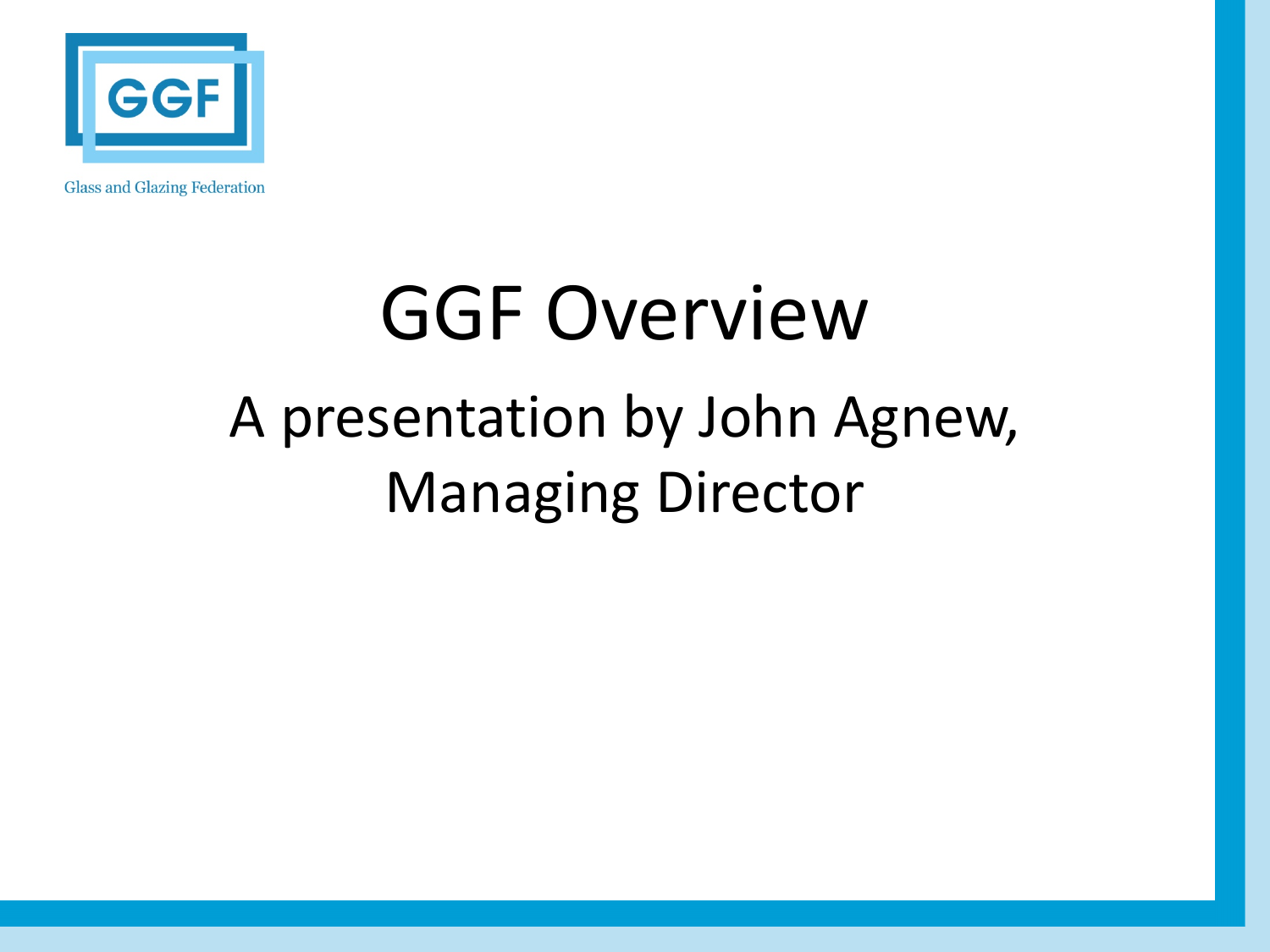

### AGM Agenda

**Glass and Glazing Federation** 

- 1. Welcome
- 2. Minutes

The Minutes of the GGF Annual General Meeting held on 26 September 2019 will be presented for comment

3. Matters Arising

#### 4. Accounts

The GGF accounts for the year ending 31st December 2019 will be laid before the meeting 5. Re-election of Auditors and Bankers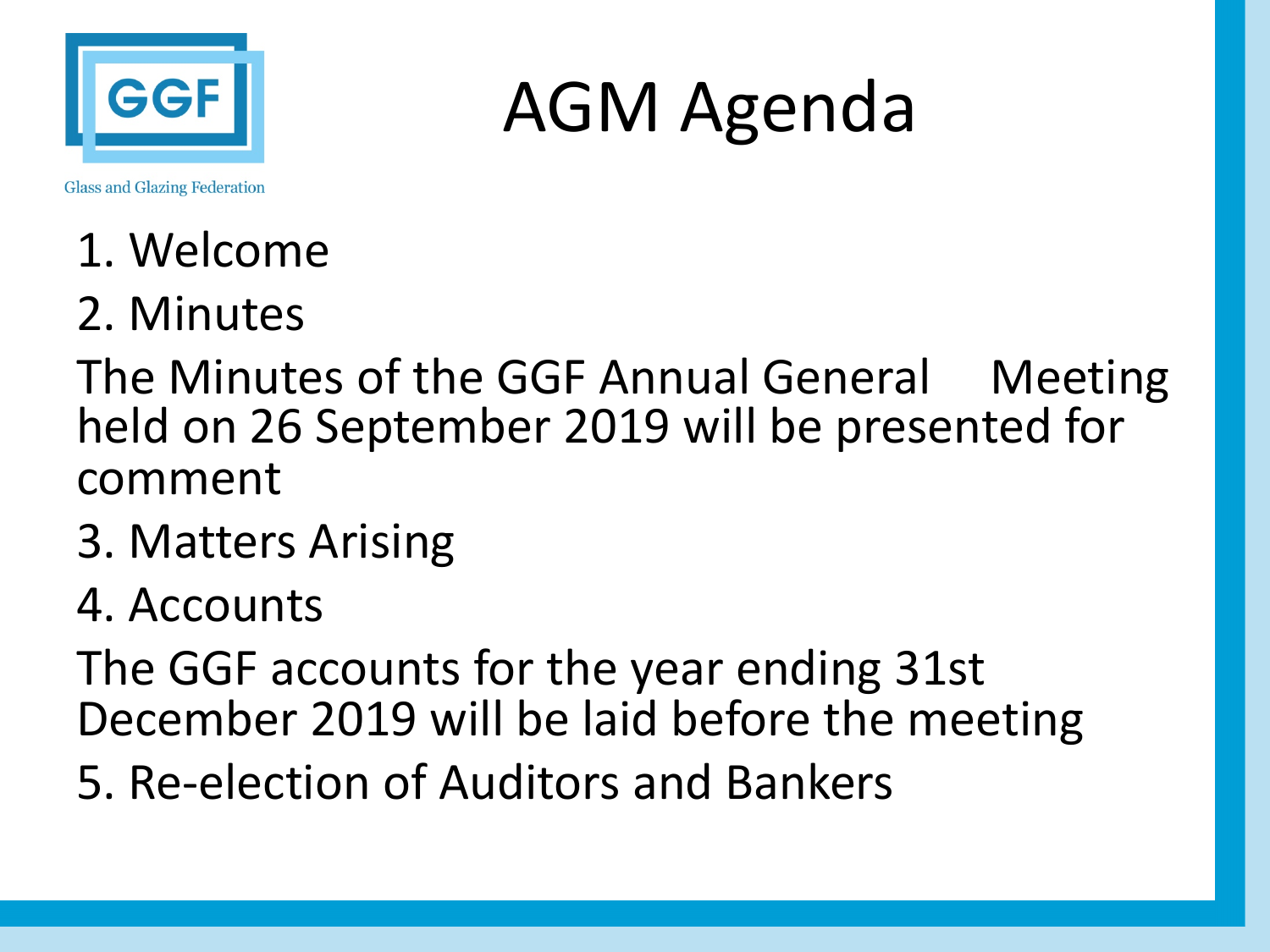

Programme

- GGF Training
- GGF Consultancy
- GGF Health, Safety & Environment
- GGF Technical
- GGF Marketing & External Affairs
- GGF Deposit Indemnity Fund
- Chair Persons Forum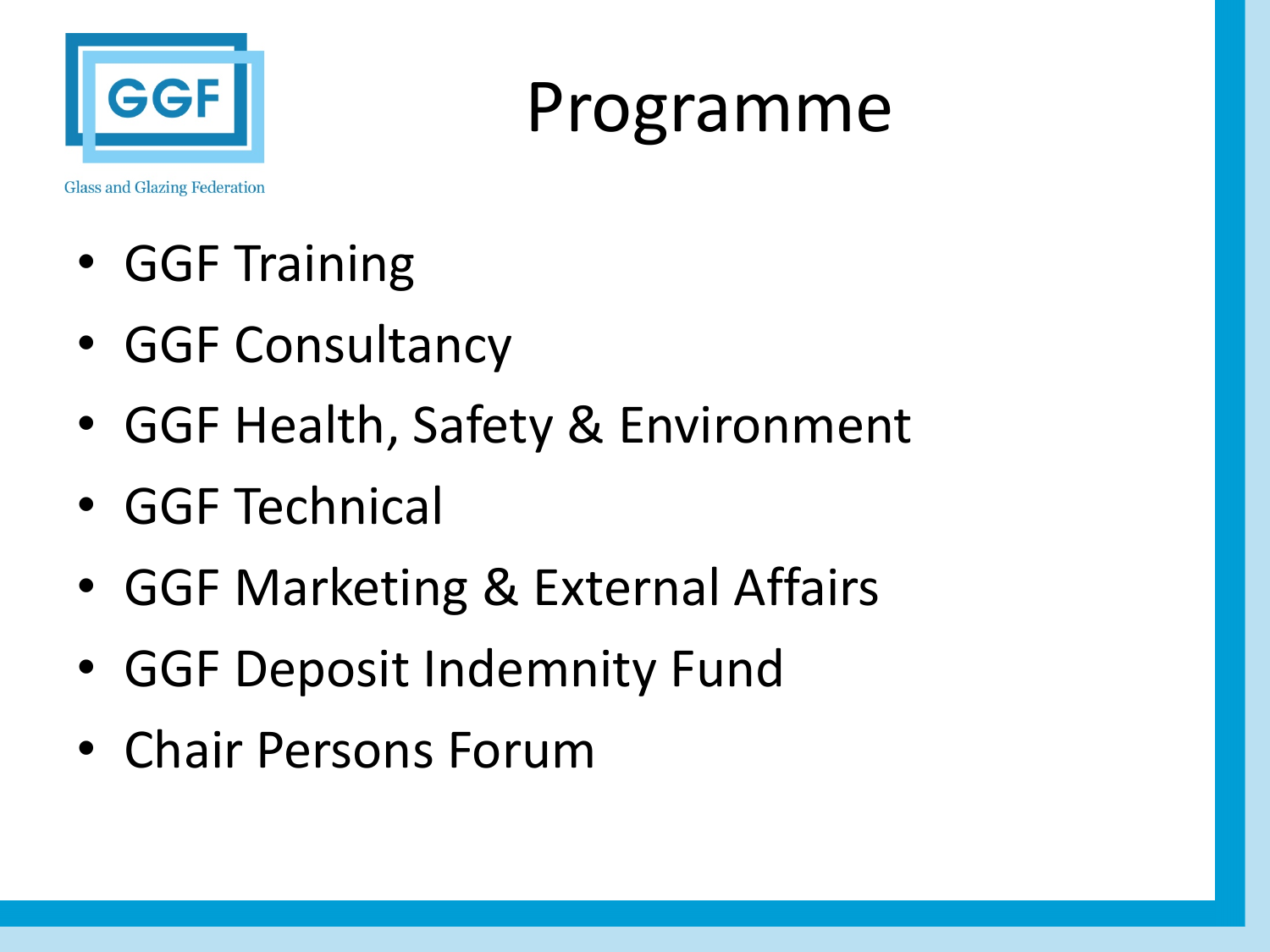

# GGF Training

- GGF Training re-launched in partnership with Total Support Training.
- General Training through to NVQ
- Remote learning and classroom based
- Courses administered and run by TST
- Courses written and delivered by experienced industry professionals
- Level 1 Windows & Doors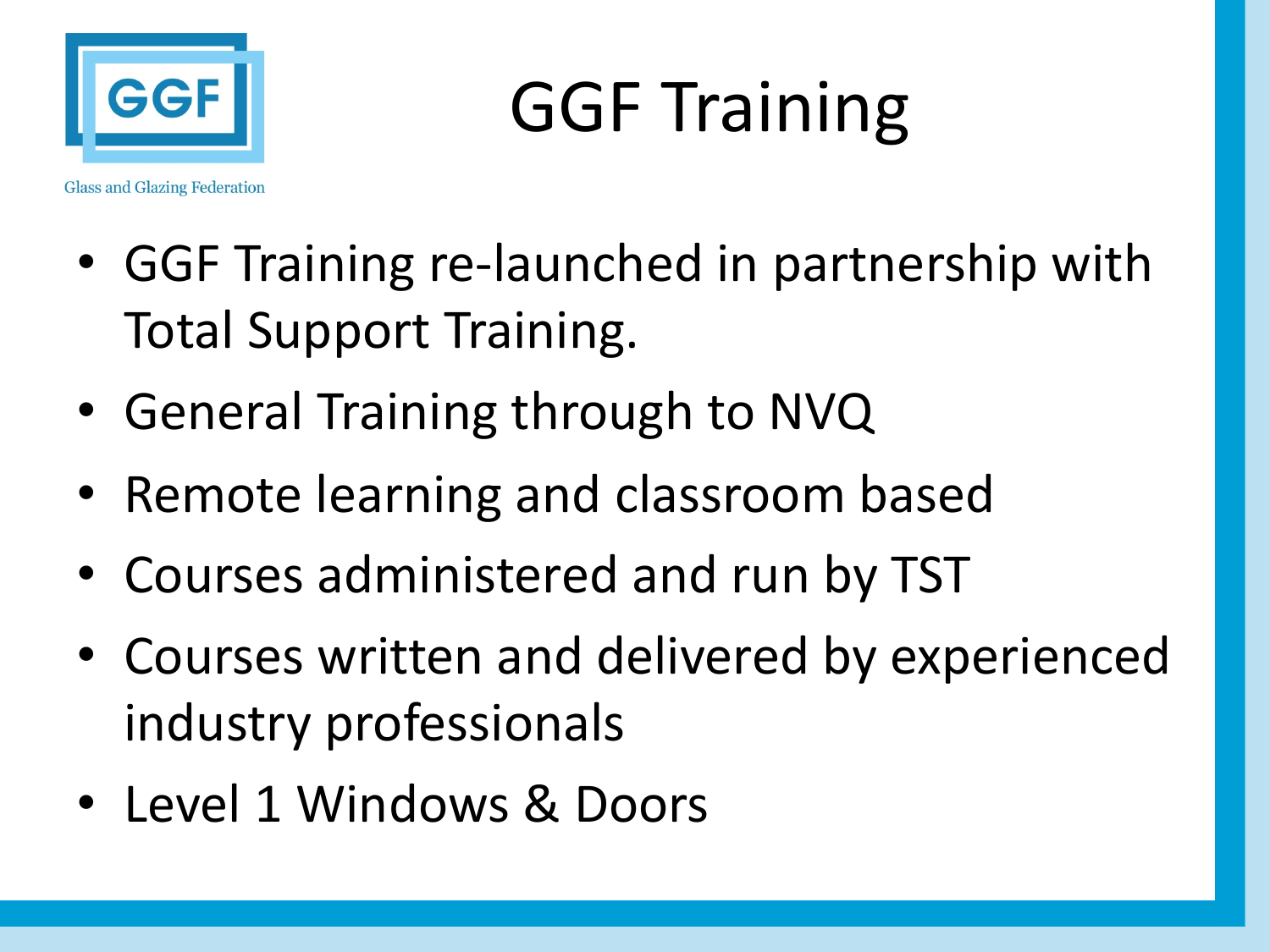

### GGF CONSULTANCY

- At the GGF we know that on occasions installations may require an independent expert view.
- At GGF we have experience in providing independent and impartial Expert Witness Reports that give you an accurate report on the status of your installation.
- All of our inspections are carried out in accordance with the relevant Product Standards, Building Regulations and GGF Good Practice.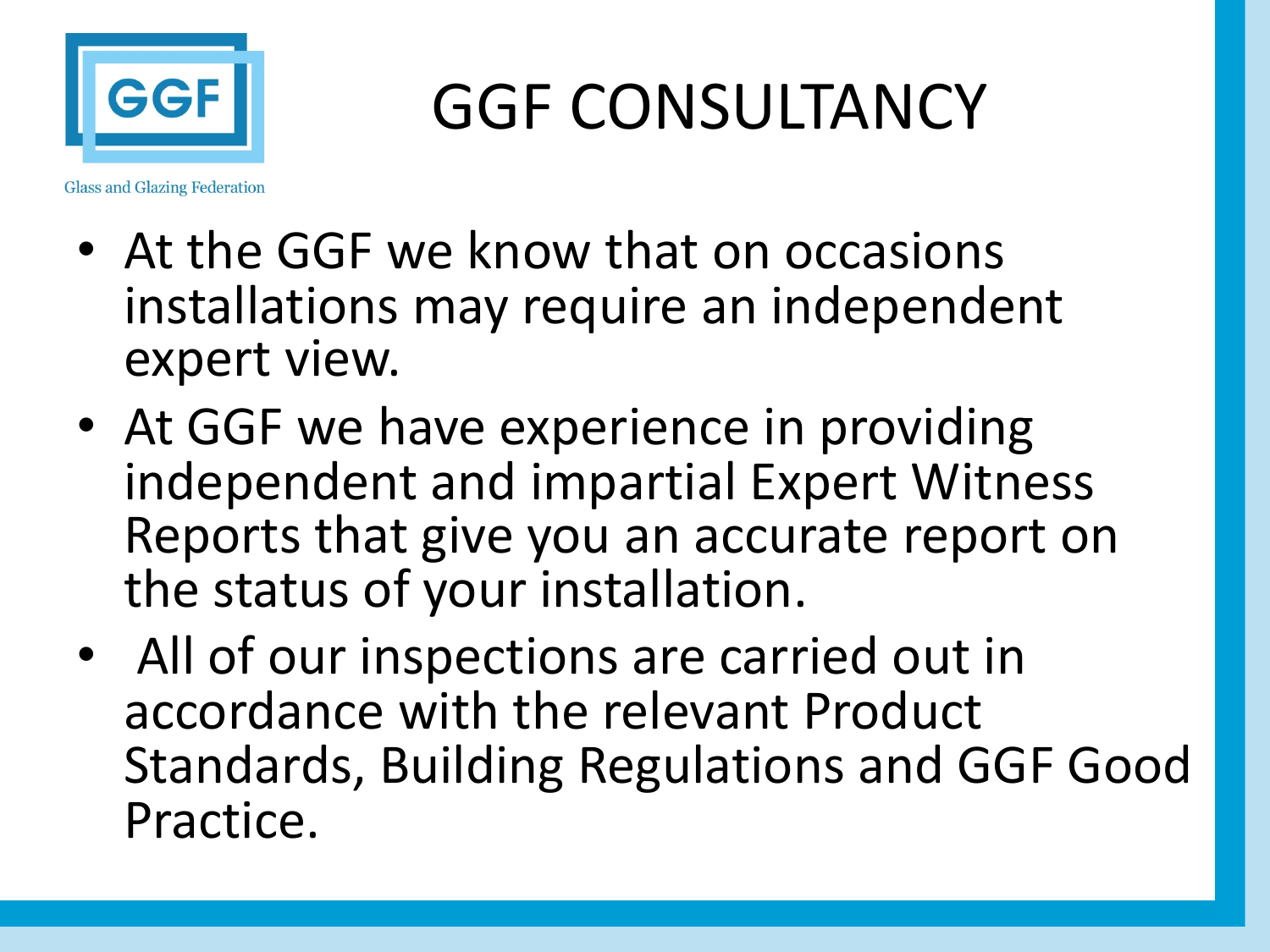

# GGF Consultancy

- Spontaneous Breakage and Glass fracture investigation
- Laminated Glass Failure/De-Lamination
- Dew Point testing on Insulated Glass Units
- Inclusion extraction and laboratory SEM analysis
- CE & UKCA Marking Compliance
- Architectural Glazing
- Visual Quality
- Quality of Workmanship
- Sealant Incompatibilities
- **Condensation**
- Window Film
- **Framing**
- Water Ingress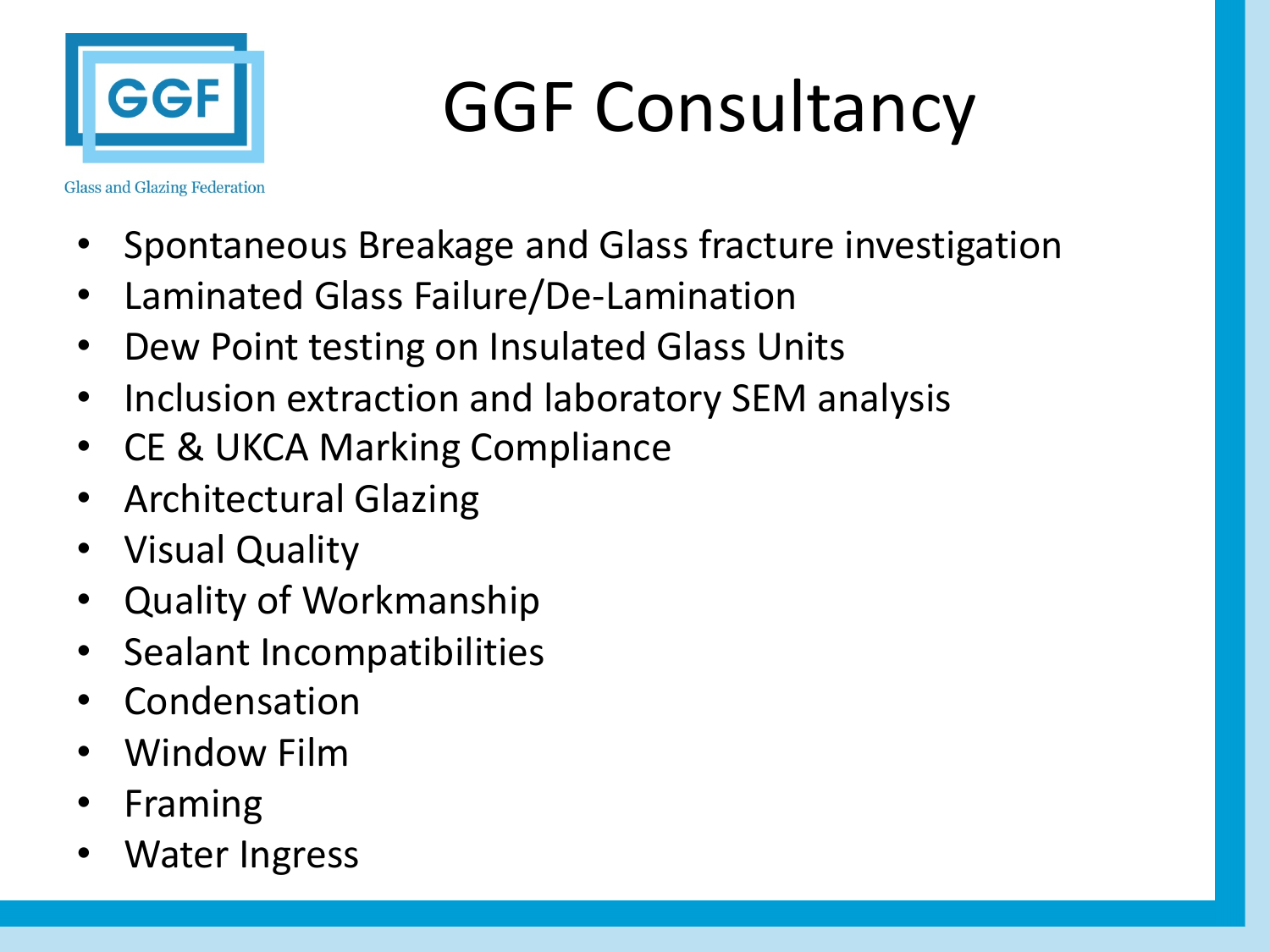

GGF Consultancy

- If required, reports can be produced compliant with Part 35 of the Civil Proced Rules for litigation purposes.
- If you have any questions please contact consultancy@ggf.org.uk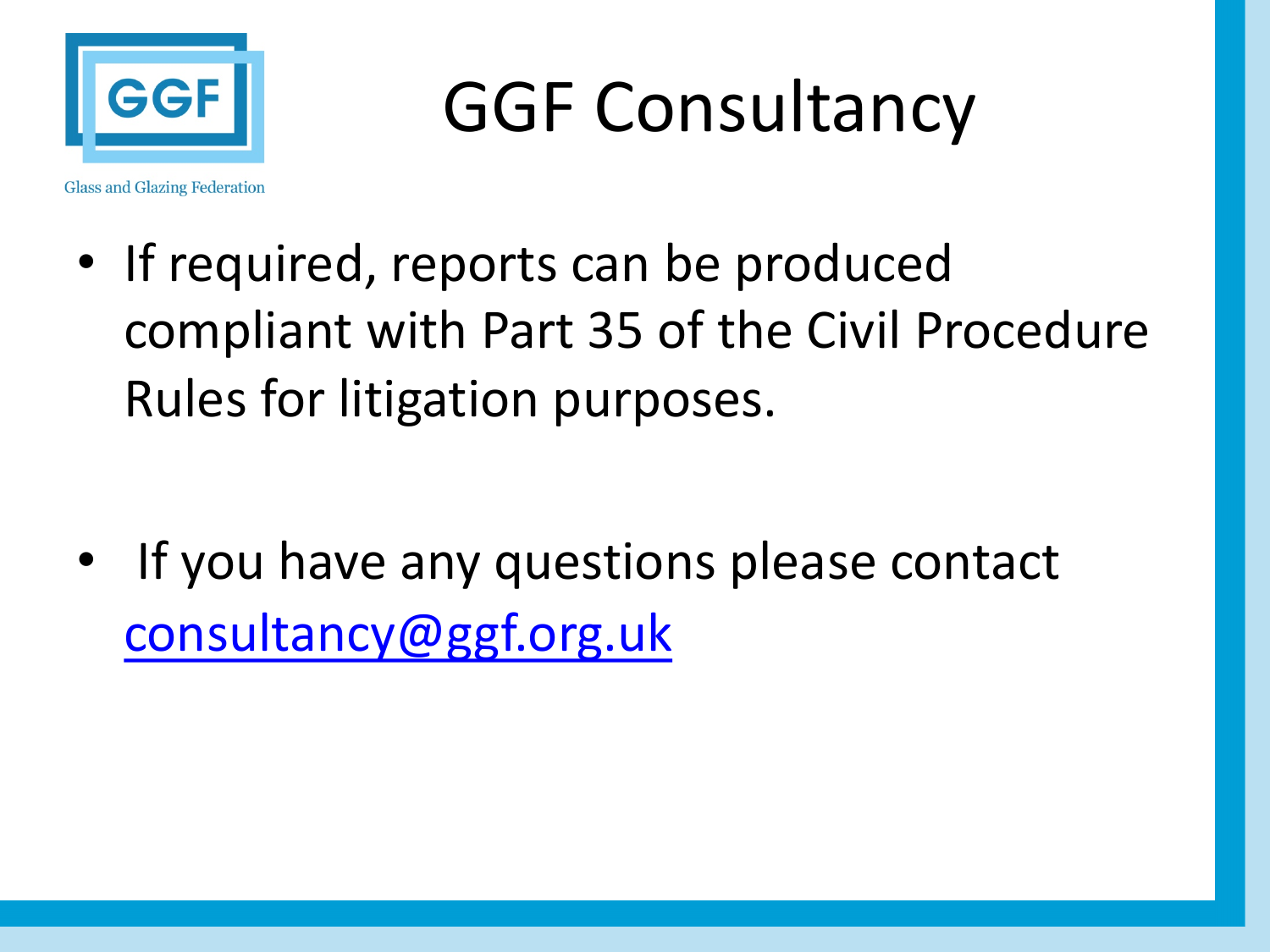

## GGF Health, Safety & Environment

**Glass and Glazing Federation** 

#### •The Glass Charter

• The GGF will review and relaunch a new glass charter that coaches members to a successful business that all members will be required to join.

#### •Health and Safety Content and our base offering

- The GGF will be increasing what members see from their membership by;
- Providing regular content for members
- Increasing our library of codes of practice, guidance, documents and templates

#### •Health and Safety optional extras

- A new Health and Safety consultancy
- A library of discounted health and safety solutions for members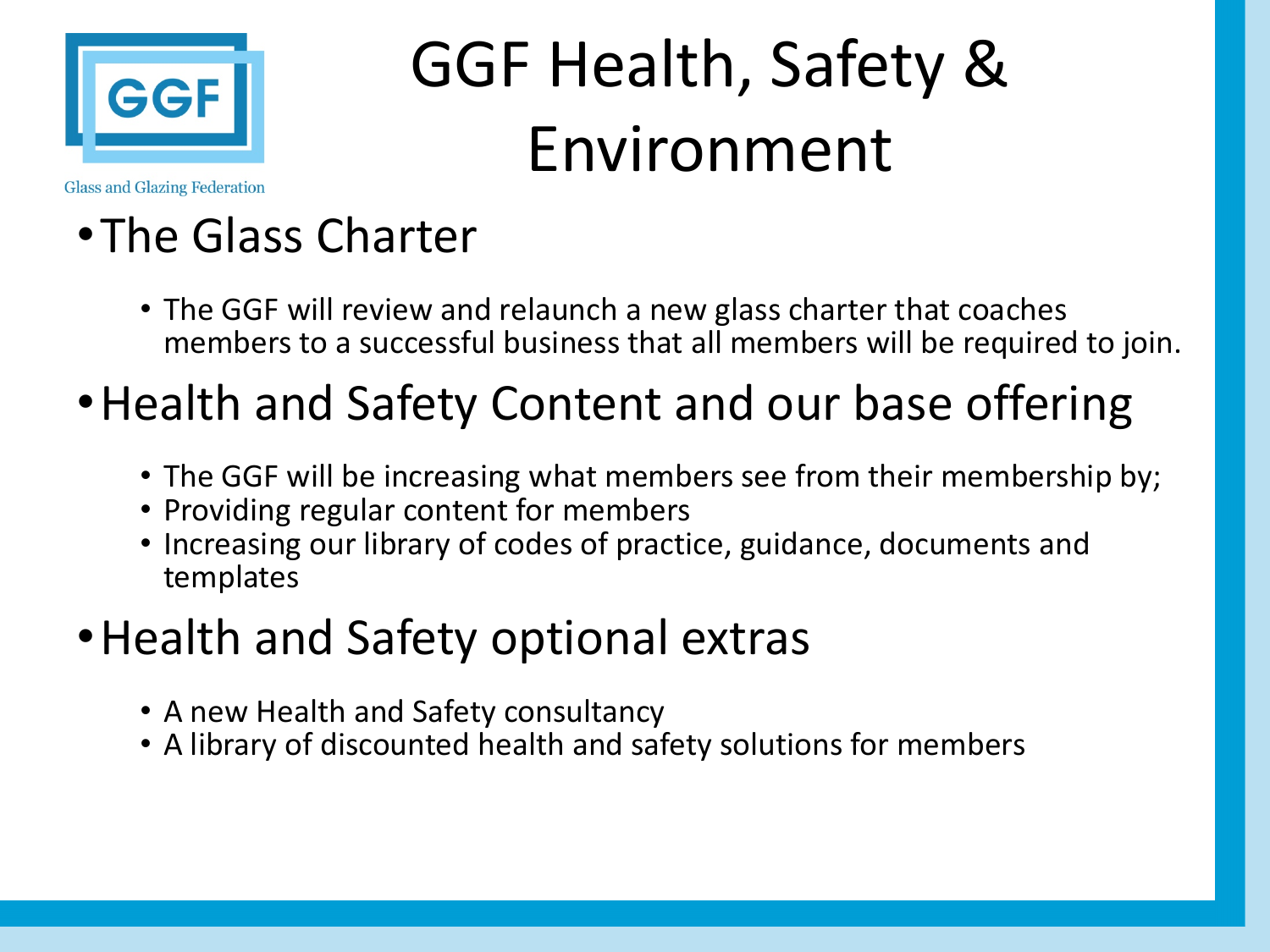

### GGF Health, Safety & Environment

**Glass and Glazing Federation** 

#### Environment

- The Environment Committee
	- The GGF will establish an Environment Committee, if you want to be involved contact our HSE Manager James MacPherson .

#### •Environmental Support

- The GGF will increase our, guidance documents for environmental challenges
- The GGF will develop a library of discounted environmental solutions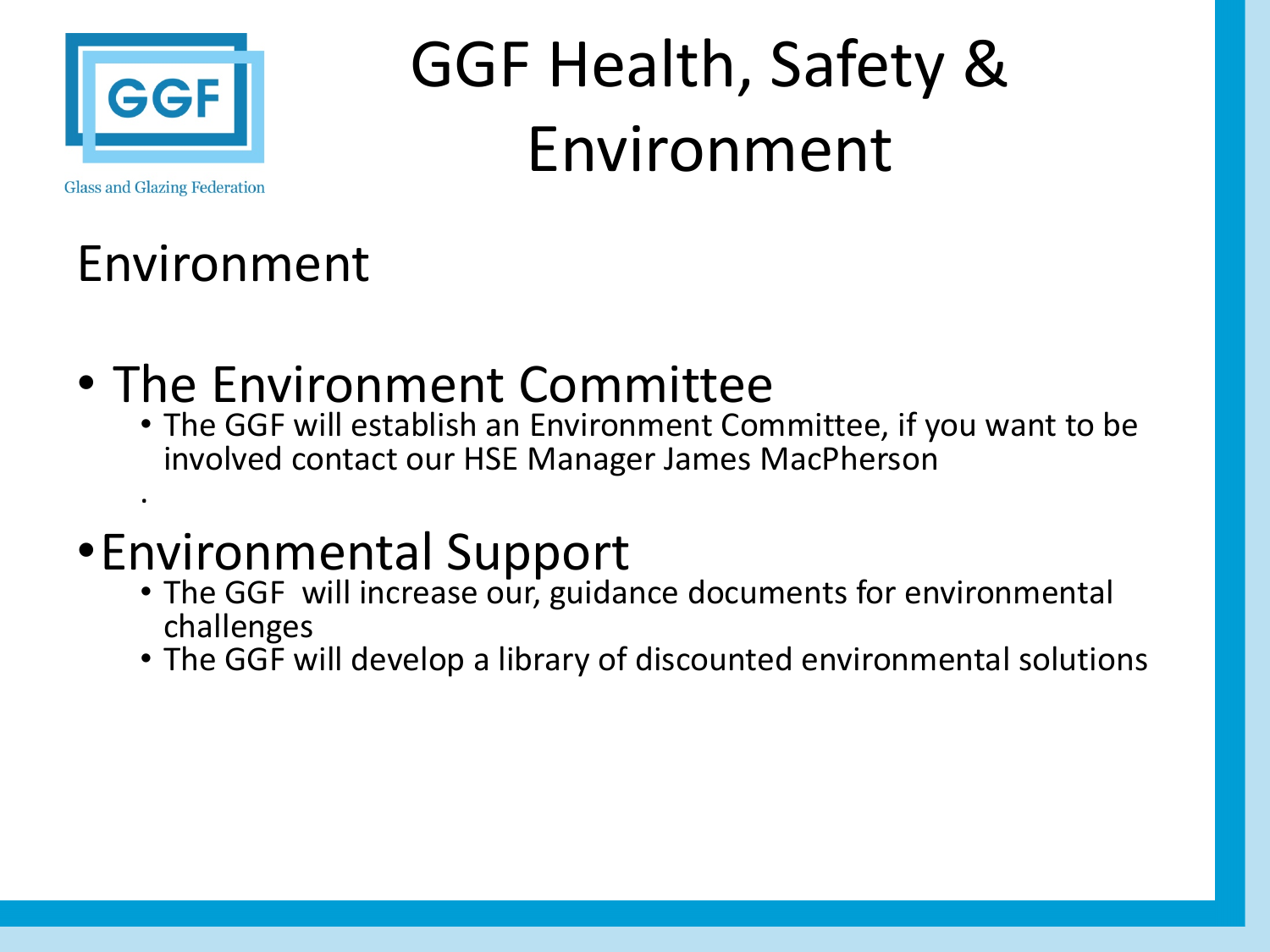

#### **Technical Department**

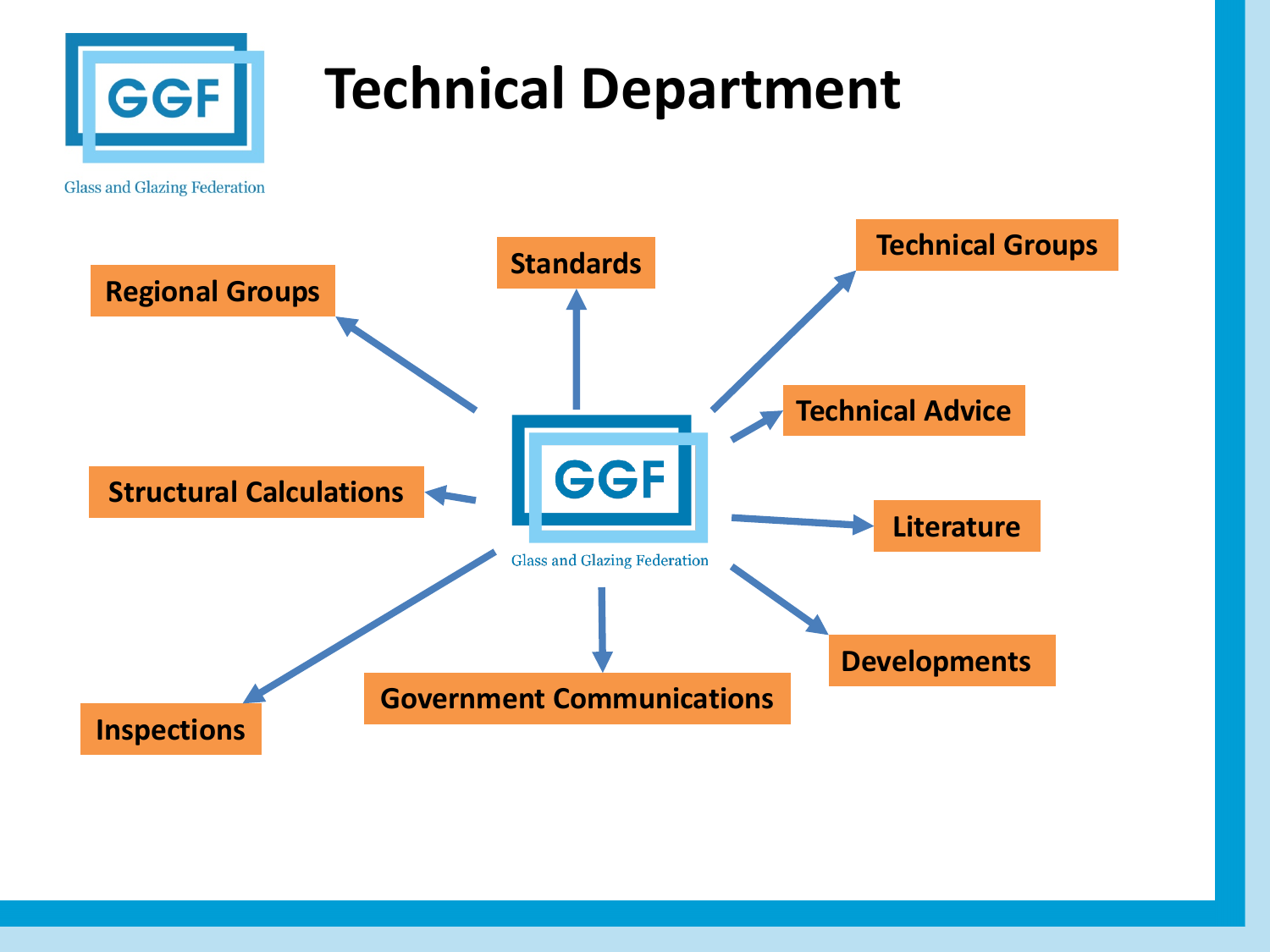

**Glass and Glazing Federation** 

### GGF Marketing & External Affairs

- PR / trade, consumer and political media
- Government communications
- Online content development
- Publications production

# myglazing.com

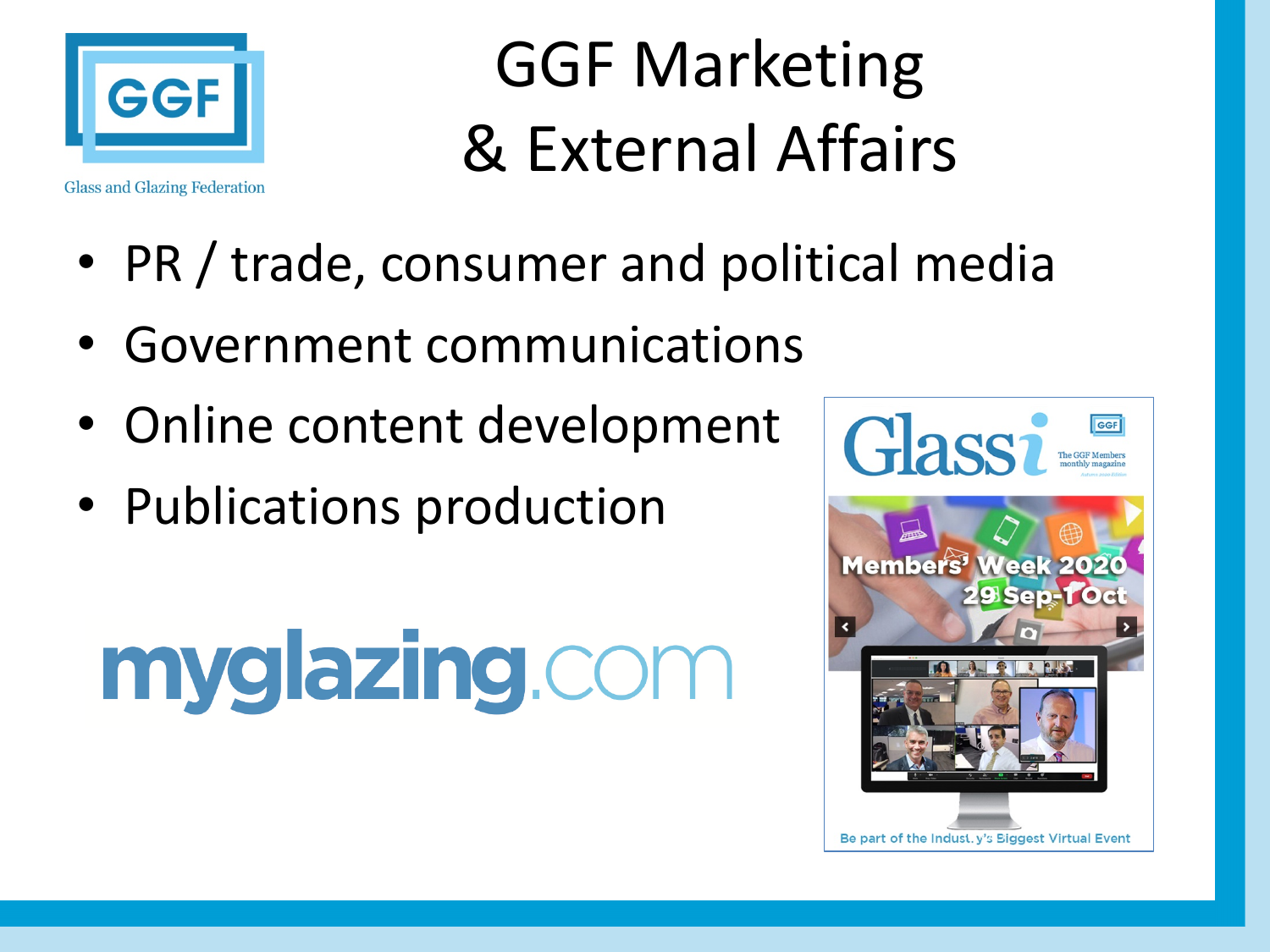

## GGF Marketing & External Affairs

- Member communications
- Events & exhibitions
- Campaigns and promotions





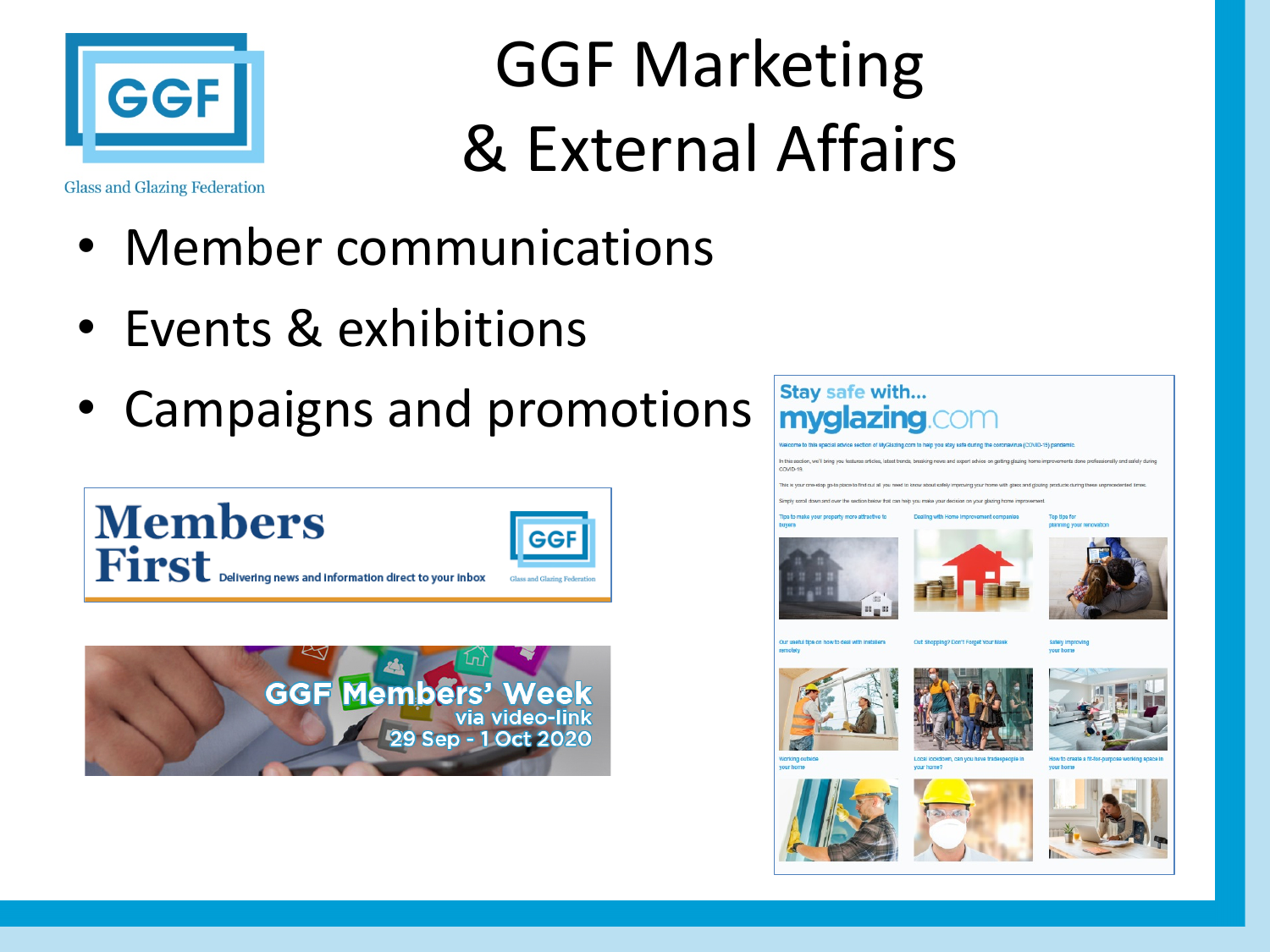

Deposit Indemnity Scheme

- Closed to new business after 31<sup>st</sup> March.
- Insurance renewal terms reflected the insurers determination of the risk in the market.
- Legal and financial advice was very clear to close the Fund.
- An insurance based product to replace the Fund was always the intention but Covid impacted.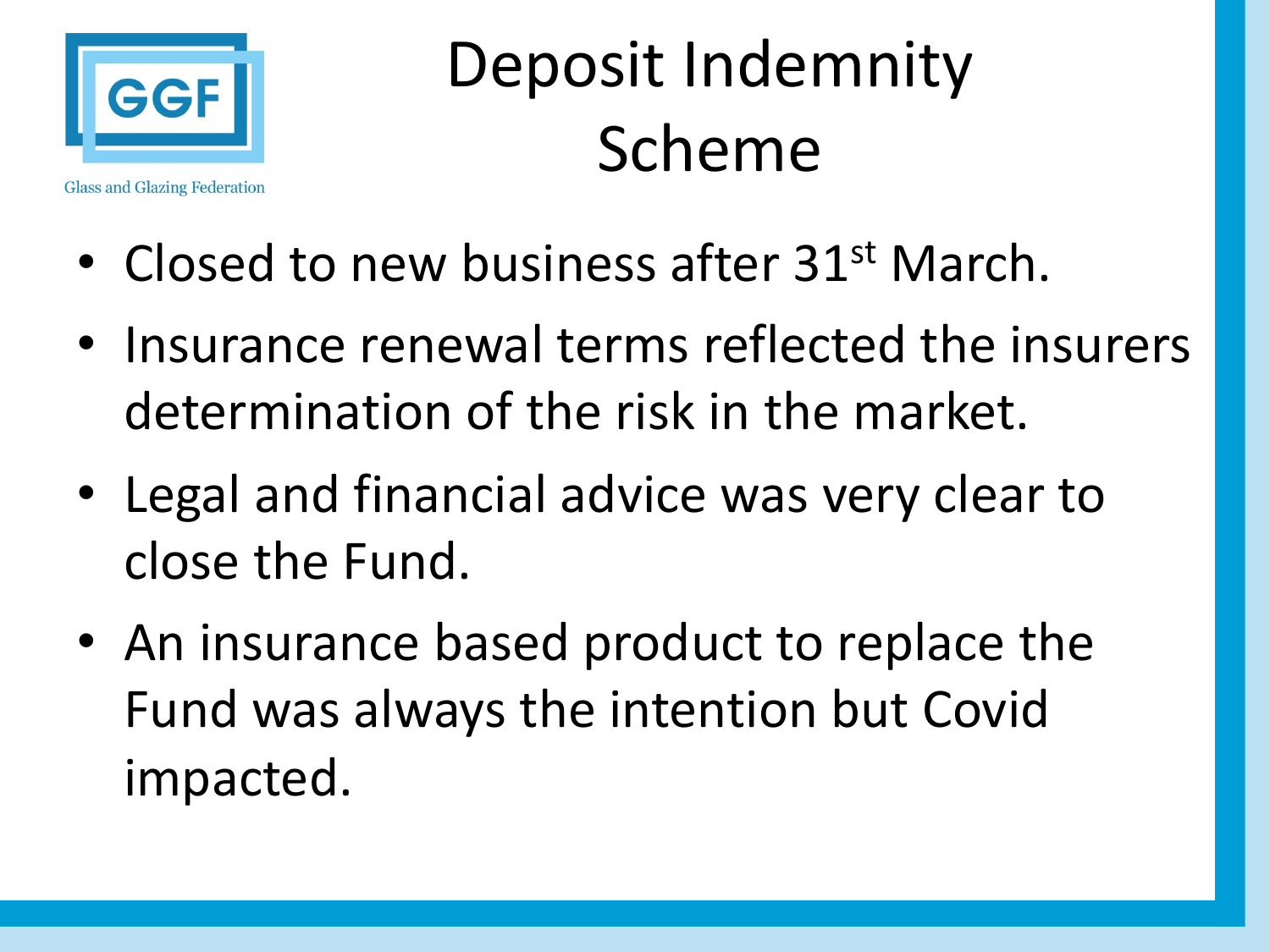

### Deposit Indemnity Scheme

- Deposit Indemnity Scheme (GGF Fund Ltd) is being liquidated.
- Surplus distributed to members of the Fund.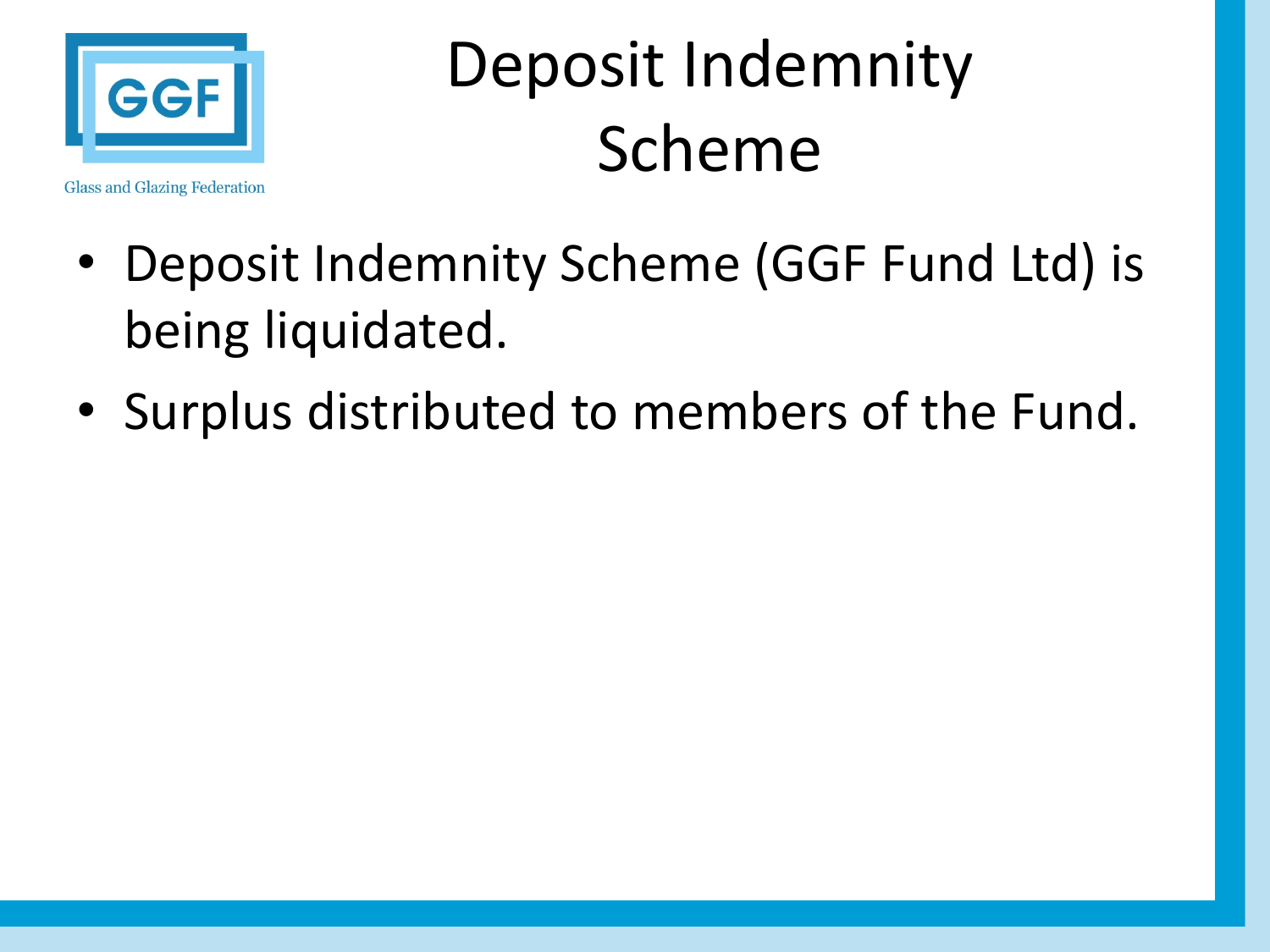

Deposit Insurance Protection

- - Domestic Contracts only
	- 25% of contract price or
	- the actual deposit paid or
	- Up to £5k
	- 90 day cover period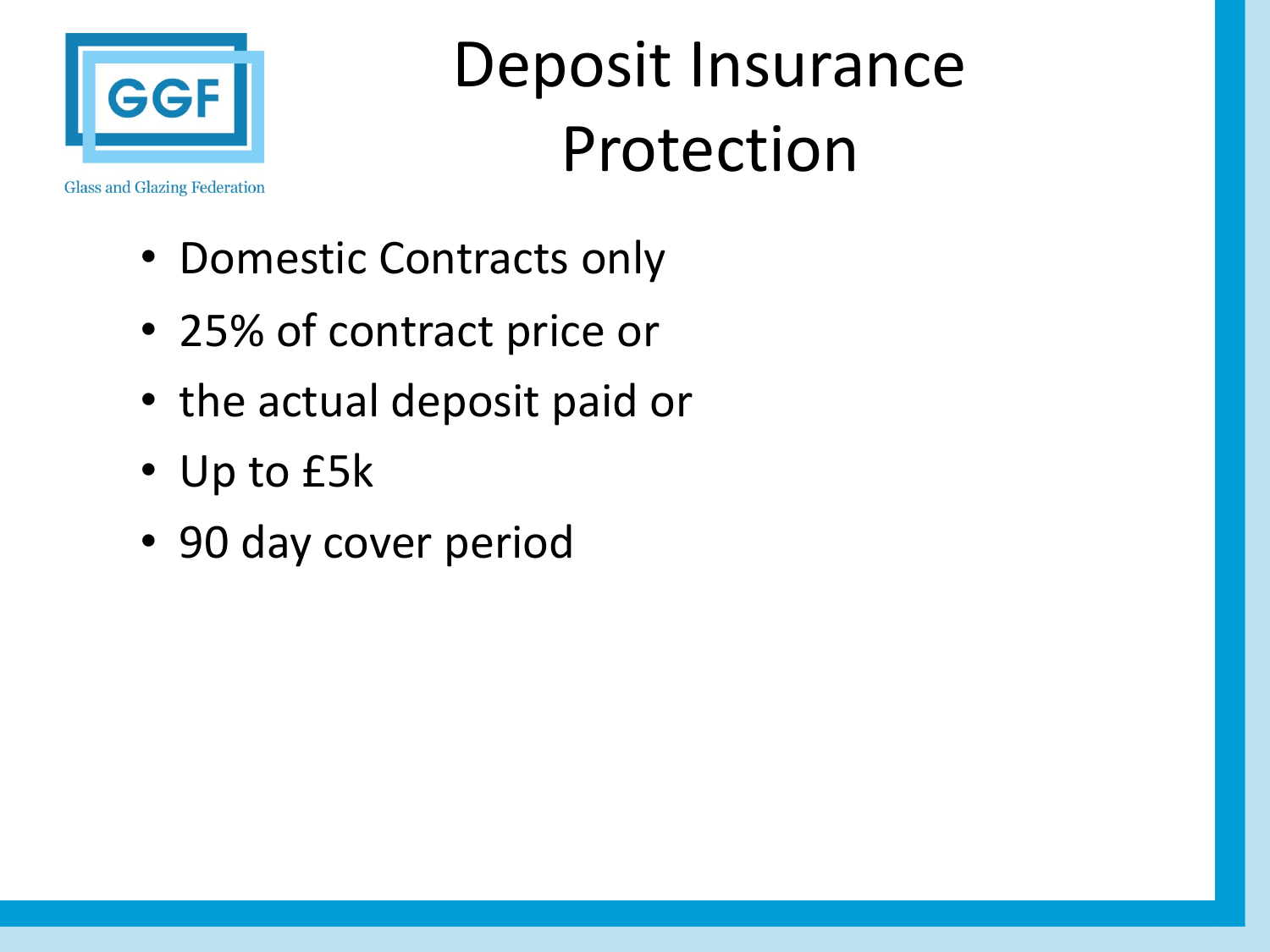

Deposit Protection Insurance

- Products covered- Windows & Doors
- Product offer to members based in the UK with installations in UK
- Enabled upon Administration
- Administered by Installsure
- Insurer Redsands
- Launched during Q4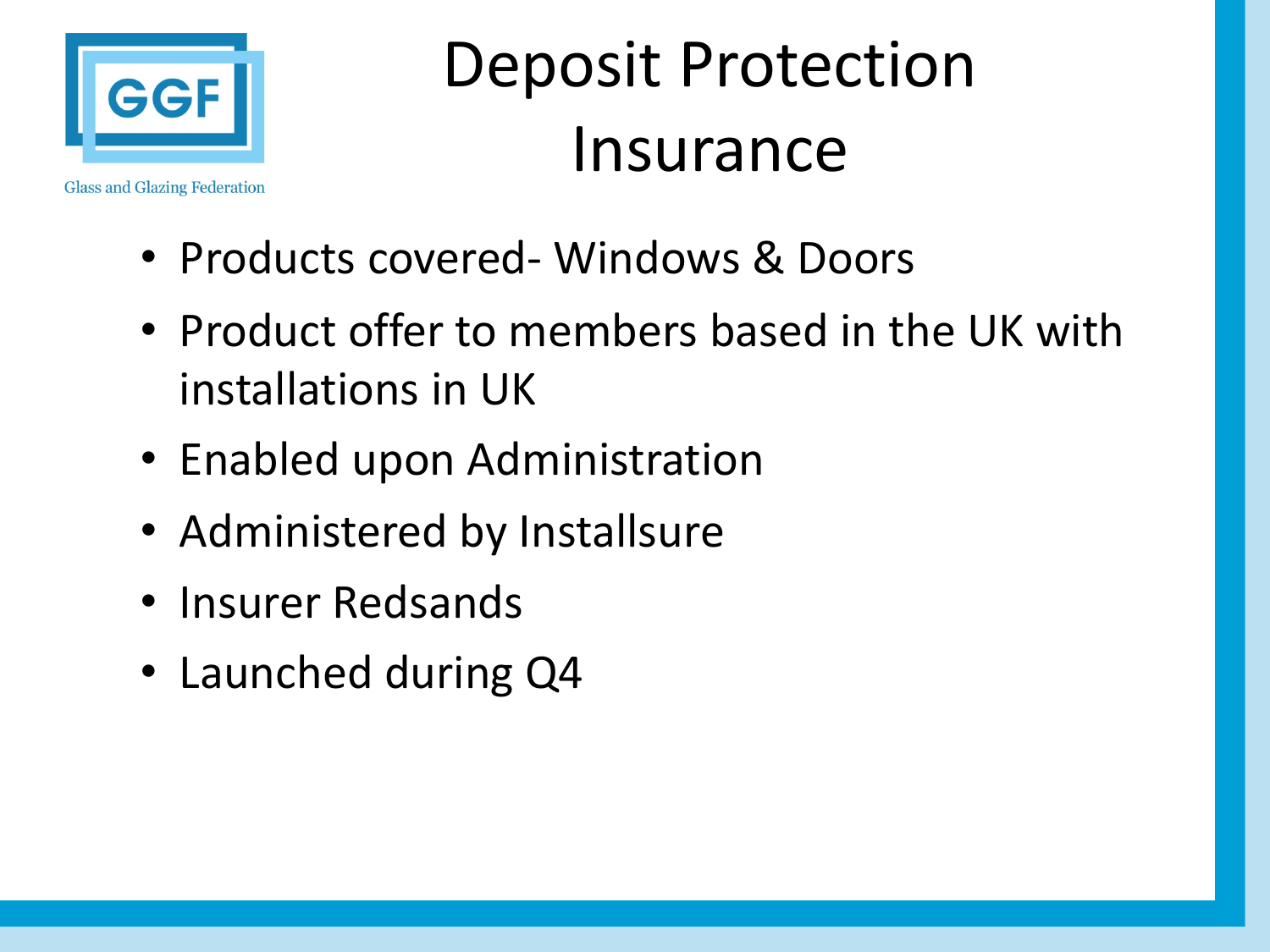

Redsands

- Red Sands is an independent European insurance group that operates across a number of different market sectors and offers a diverse range of products and services. Now one of the fastest growing insurers in Europe, Red Sands has partnered with the GGF Group companies since 2004.
- Red Sands has been chosen as it is three times bigger on almost every measure than the other three insurance backed guarantee providers. Their financial strength, flexibility and partnership ethos makes them the right partner for the dominant GGF Group.
- In the last reporting period, 2019, Red Sands reported premium income of over £180 million and held cash reserves of over £15 000 000. Their solvency far exceeds regulatory requirements (195% higher of required solvency) and they have deep experience in this market after the long association with Installsure. Red Sands manages over 3 000 000 policyholders and paid £112 220 278 in claims in 2019. No other IBG provider comes close in size and experience.